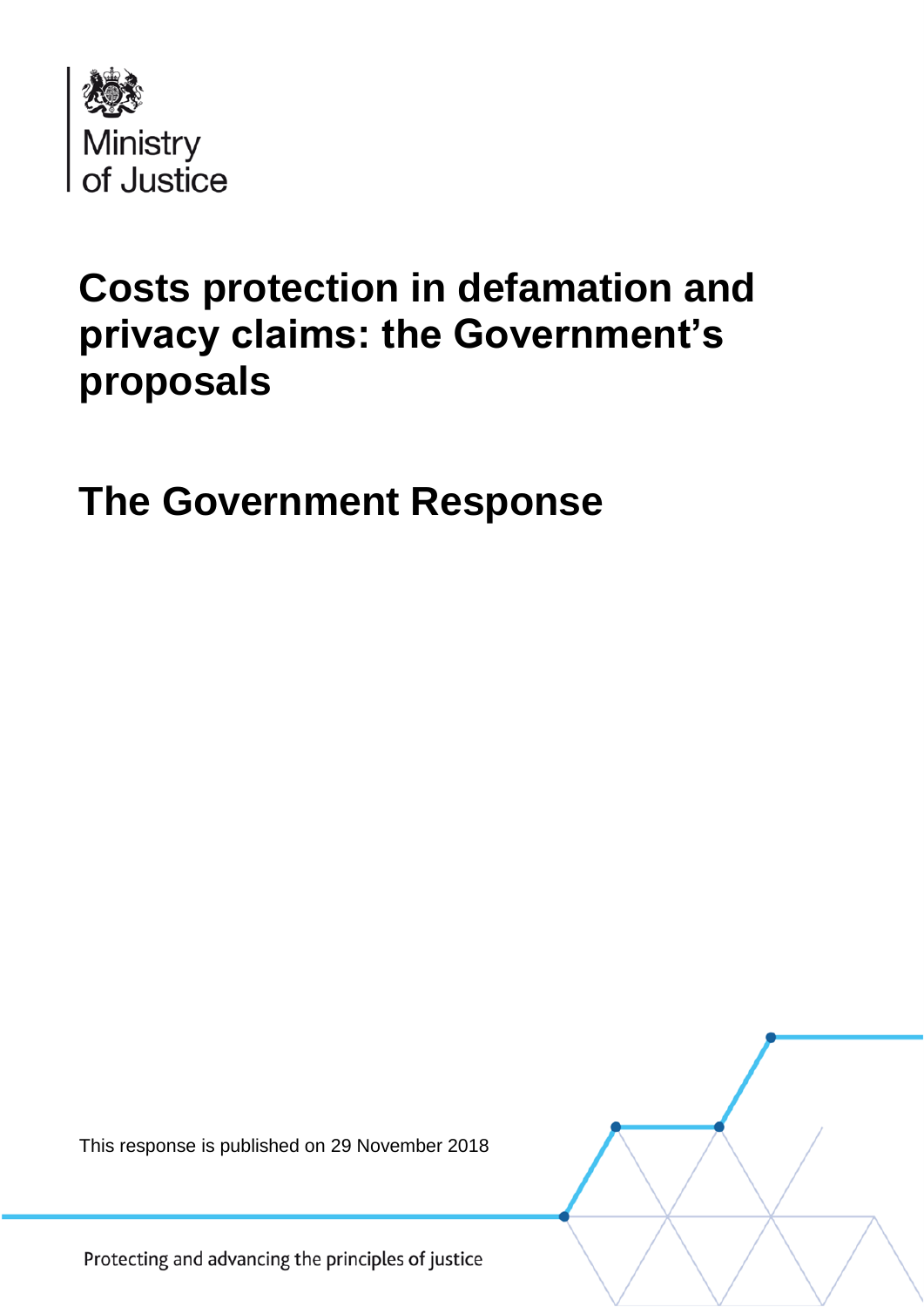

**The Government's response to 'C***osts protection in defamation and privacy claims: The Government's proposals***'**

**Response to consultation carried out by the Ministry of Justice.**

**This information is also available at<https://consult.justice.gov.uk/>**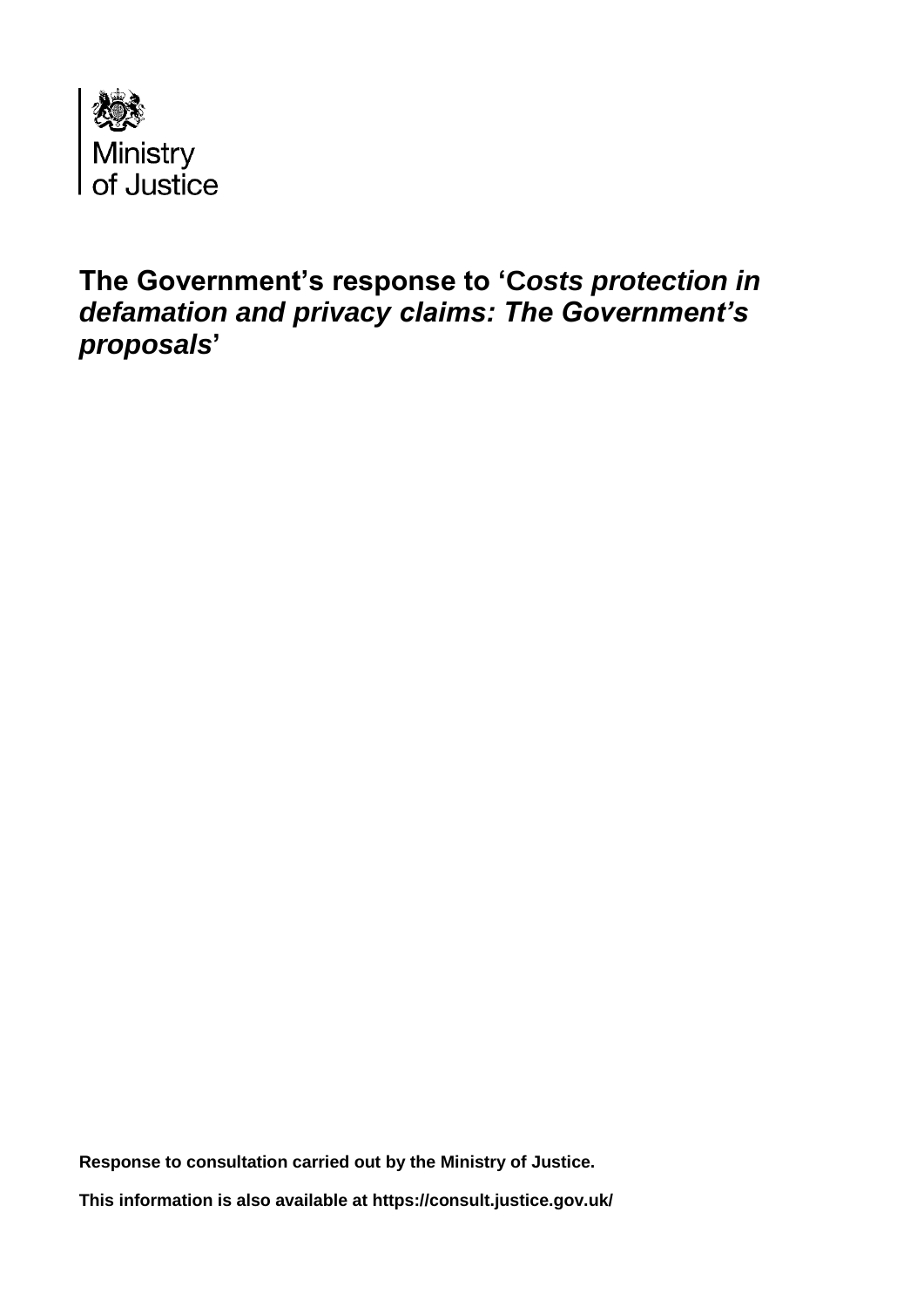## **Contents**

| Contact details                 | $\mathcal{P}$ |
|---------------------------------|---------------|
| Responses to specific questions | 5             |
| <b>Consultation principles</b>  | 9             |
| Annex $A - List$ of respondents | 10            |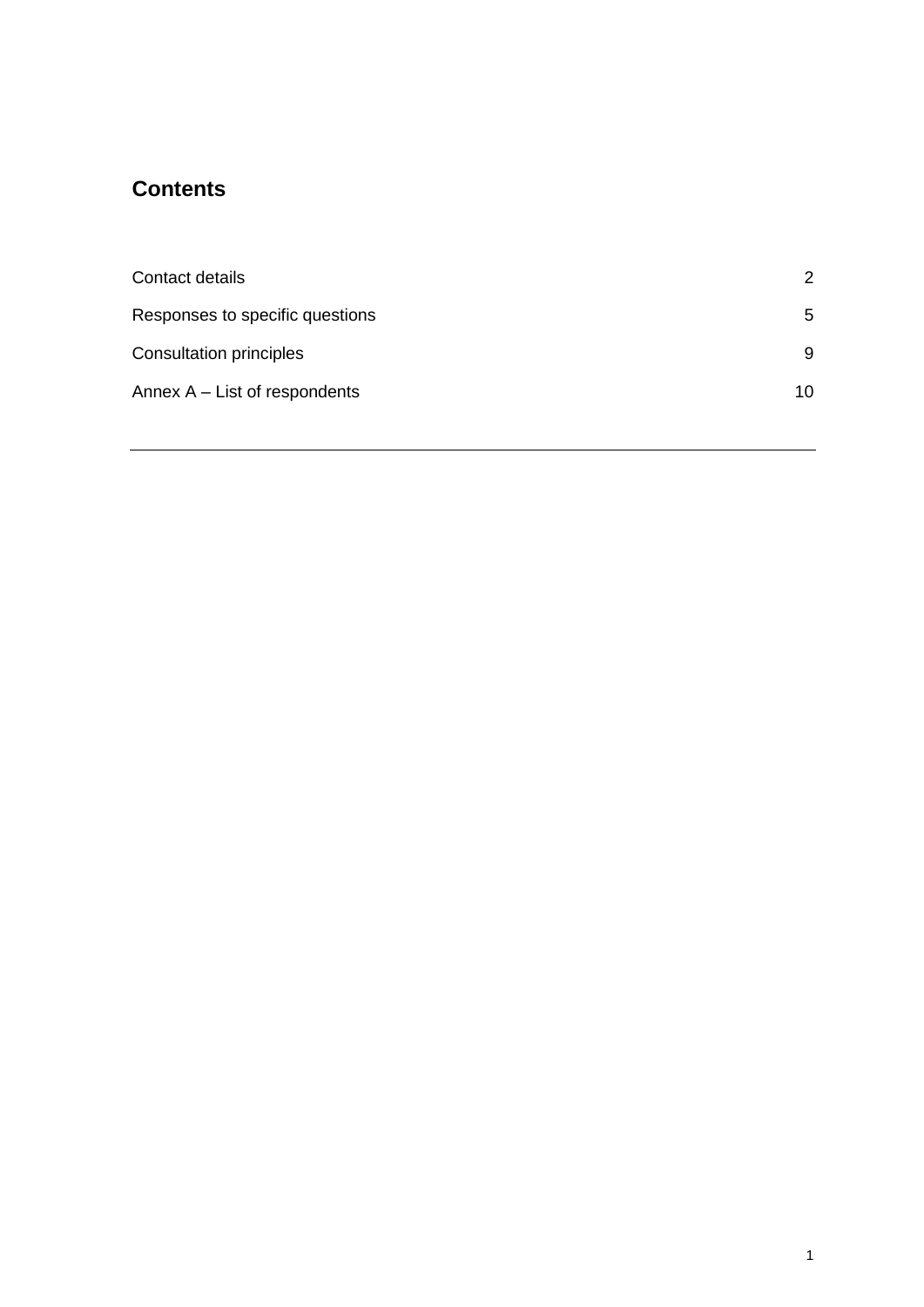## **Contact details**

This document is the Government response to the consultation paper: *Costs protection in defamation and privacy claims: The Government's proposals.*

It will cover:

- the background and way forward following this consultation:
- a summary and detailed response to the specific questions raised in the report; and
- annex of the list of respondents to this consultation

Further copies of this report and the consultation paper can be obtained by contacting the Civil Litigation Funding and Costs Team at the address below:

#### **Civil Litigation Funding and Costs Team Ministry of Justice 9.20, 102 Petty France London SW1H 9AJ**

#### **Email: Tajinder.Bhamra1@justice.gov.uk**

This report is also available at<https://consult.justice.gov.uk/>

Alternative format versions of this publication can be requested from the email address listed above.

#### **Complaints or comments**

If you have any complaints or comments about the consultation process you should contact the Ministry of Justice at the above address.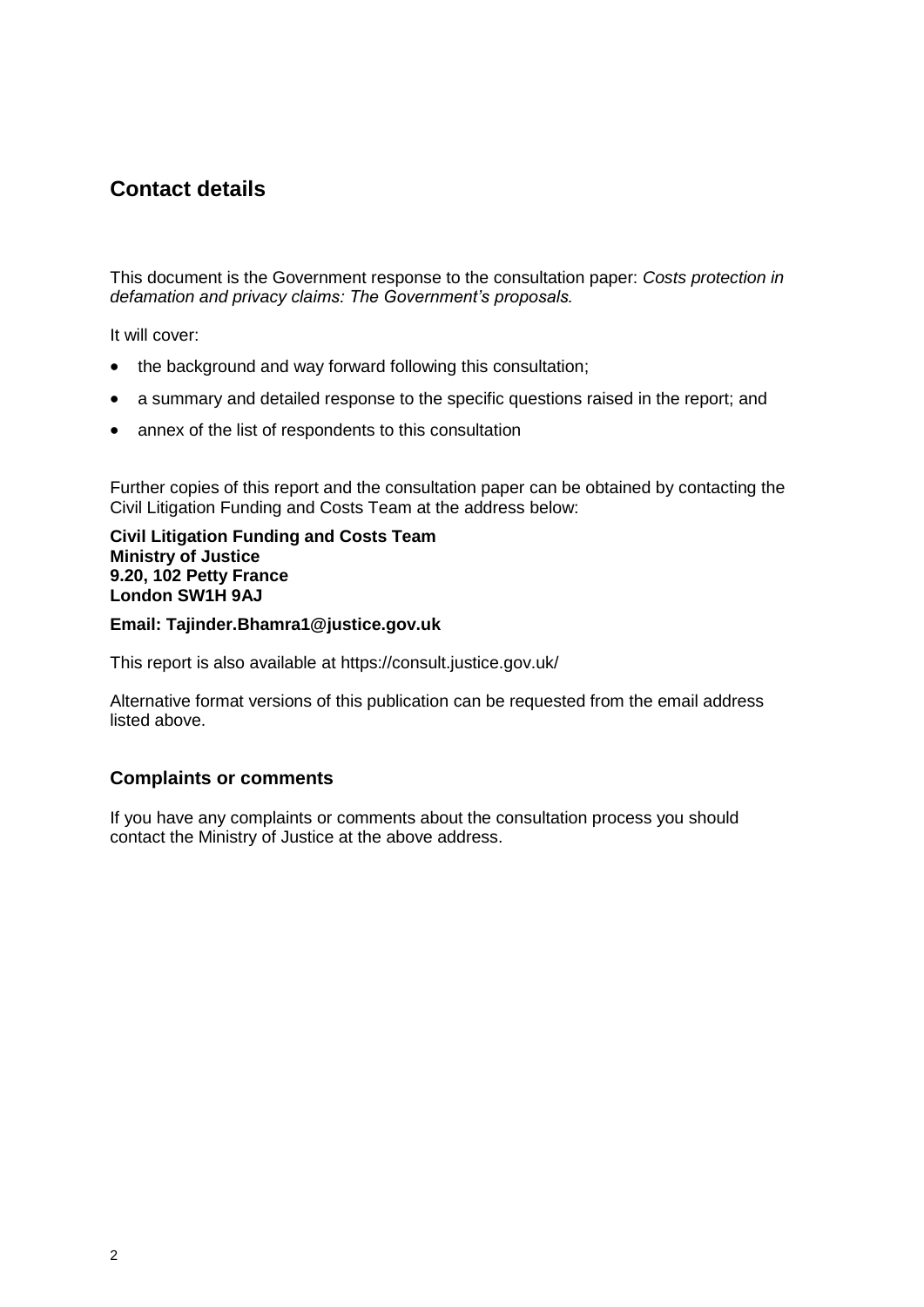## **Introduction**

This is the Government response to the consultation paper, *Costs protection in defamation and privacy claims: The Government's proposals<sup>1</sup>* . The Government's principal conclusions, including the way forward, are set out below.

Following the publication of Sir Brian Leveson's Report in November 2012<sup>2</sup>, the Coalition Government accepted his recommendation<sup>3</sup> – endorsing that of Lord Justice Jackson – that costs protection should be extended to 'publication and privacy cases' as defined<sup>4</sup> (for ease of reference they are referred to here as 'defamation cases'). In respect of civil litigation, costs protection protects parties from the risk of having to pay the other side's legal costs.

Costs protection in the form of 'qualified one-way costs shifting' (QOCS) was introduced in April 2013 for personal injury cases when the Government reformed the way in which 'no win no fee' conditional fee agreements (CFAs) operate. QOCS means that claimants are generally protected from paying the other side's costs if the case is lost. This general protection is subject to the claimant's behaviour (the protection is lost if the claim is 'fundamentally dishonest'), and their acceptance of appropriate offers to settle. Those reforms, contained in Part 2 of the Legal Aid, Sentencing and Punishment of Offenders (LASPO) Act 2012, which abolished the payment of a lawyer's success fee by losing defendants, was delayed for defamation cases while the Government sought to develop a bespoke costs protection regime as recommended by the Leveson Report.

The Government asked the Civil Justice Council (CJC) to make recommendations on an appropriate regime. The CJC's report was published on 18 April 2013<sup>5</sup>, and the Government used this as a starting basis for developing the proposals further.

The consultation paper set out the rationale – and detailed proposals - for a new bespoke  $costs$  protection regime in defamation $6$ , following Sir Brian's recommendations. The costs protection proposals sought to ensure that claimants of modest means would be able to bring claims without the fear of not being able to pay the substantial costs to the other side if the claim is unsuccessful. Likewise, poorer defendants would be able to defend claims on a similar basis. The consultation further proposed that those of substantial means (whether individuals or organisations, such as national newspapers) would be excluded from the costs protection regime, while those of less modest means might have to pay

-

<sup>&</sup>lt;sup>1</sup> [consult.justice.gov.uk/digital-communications/costs-protection-in-defamation-and-privacy-claims/](https://consult.justice.gov.uk/digital-communications/costs-protection-in-defamation-and-privacy-claims/)  $2$  The Leveson Inquiry - An Inquiry in to the Culture, Practices and Ethics of the Press:

[www.gov.uk/government/publications/leveson-inquiry-report-into-the-culture-practices-and-ethics-of-the](https://www.gov.uk/government/publications/leveson-inquiry-report-into-the-culture-practices-and-ethics-of-the-press)[press](https://www.gov.uk/government/publications/leveson-inquiry-report-into-the-culture-practices-and-ethics-of-the-press)

<sup>&</sup>lt;sup>3</sup> Inquiry Report, chapter 3, para 6.10.

 $4$  As set out at page 8, para 21 of the consultation paper, the cases covered are defined as:

<sup>&</sup>quot;(a) "publication and privacy proceedings" means proceedings for—

<sup>(</sup>a) defamation; (b) malicious falsehood; (c) breach of confidence involving publication to the general public; (d) misuse of private information; or (e) harassment, where the defendant is a news publisher.

<sup>&</sup>quot;news publisher" means a person who publishes a newspaper, magazine or website containing news or information about or comment on current affairs.

<sup>5</sup> [www.judiciary.uk/related-offices-and-bodies/advisory-bodies/cjc/working-parties/costs-in-defamation](https://www.judiciary.uk/related-offices-and-bodies/advisory-bodies/cjc/working-parties/costs-in-defamation-proceedings/)[proceedings/](https://www.judiciary.uk/related-offices-and-bodies/advisory-bodies/cjc/working-parties/costs-in-defamation-proceedings/)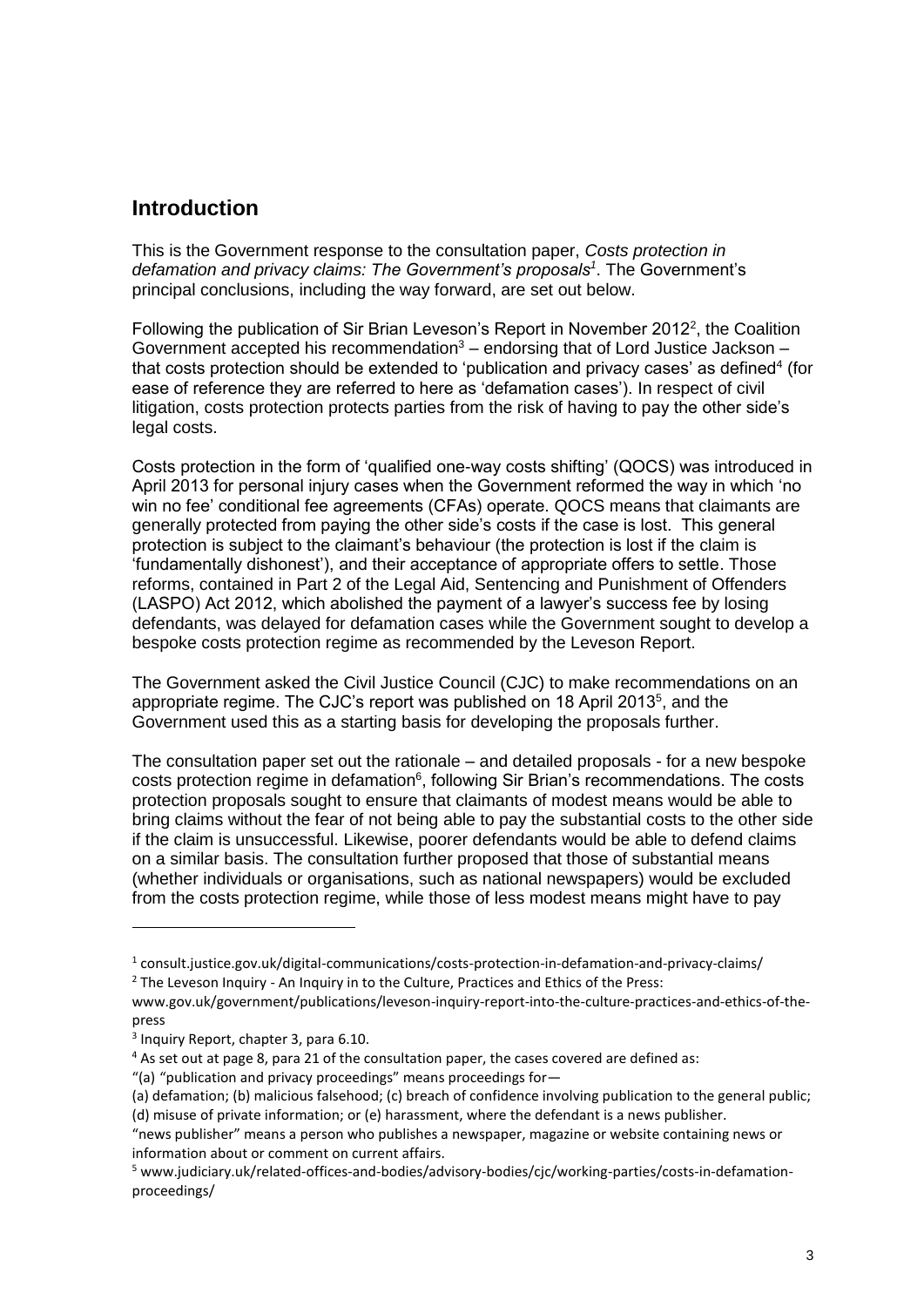something towards the legal costs of the other side if the claim fails. The consultation also invited comments on the draft rules of court.

The consultation was published on 13 September 2013 and closed on 8 November 2013. 48 responses were received. A list of respondents is at Annex A**.**

While there was some agreement about the case for reform, many respondents cautioned against the introduction of the proposed regime. Concerns included that: that it was overly complicated – particularly in relation to means assessment - and would give rise to satellite litigation; it might encourage speculative or trivial cases being brought by poorer litigants; and it would have a 'chilling effect' on investigative journalism.

## **Way forward**

In light of those concerns, including the potential implications of the new costs protection arrangements as proposed, the Government does not believe that introducing a new bespoke costs protection regime as proposed in the consultation in place of the existing costs protection arrangements is the right way forward.

That said, the Government has decided that section 44 of the LASPO Act – which makes the lawyer's success fee non-recoverable (that is, no longer payable by losing defendants) should now be commenced in relation to defamation cases. This will further help to control the costs of these cases and will also give effect to our legal obligations under the *MGN v UK<sup>7</sup>* judgment of the European Court of Human Rights. However, given that the Government agrees there is merit in having a costs protection regime in place for these cases, we will maintain, at least for the time being, the regime of recoverable after the event (ATE) insurance premiums. This means that ATE insurance premiums will remain recoverable for these cases when the CFA success fee reforms come into force for new cases on 6 April 2019. The ATE regime enables parties with a good case to litigate and discharge their Article 10 rights (freedom of expression) without the fear of having to pay potentially ruinous legal costs if their case fails.

The Government believes that this approach – of abolishing recoverability of CFA success fees, but retaining it for ATE insurance premiums - is a pragmatic way forward for defamation cases. It not only delivers on our obligations under international law, but will also protect access to justice, since parties should not be deterred from bringing or defending a defamation claim to uphold their rights, because of the fear of having to pay unaffordable legal costs.

 $\overline{a}$ 

 $<sup>7</sup>$  In that case, the court concluded that the obligation for the defendant (MGN Ltd) to pay a 100% 'success</sup> fee' (that is, the uplift that a successful claimant under a 'no win no fee' CFA can recover from the losing party) to the claimant was disproportionate, and that the CFA regime was therefore in breach of the defendant's rights under Article 10 (freedom of expression) of the European Convention on Human Rights.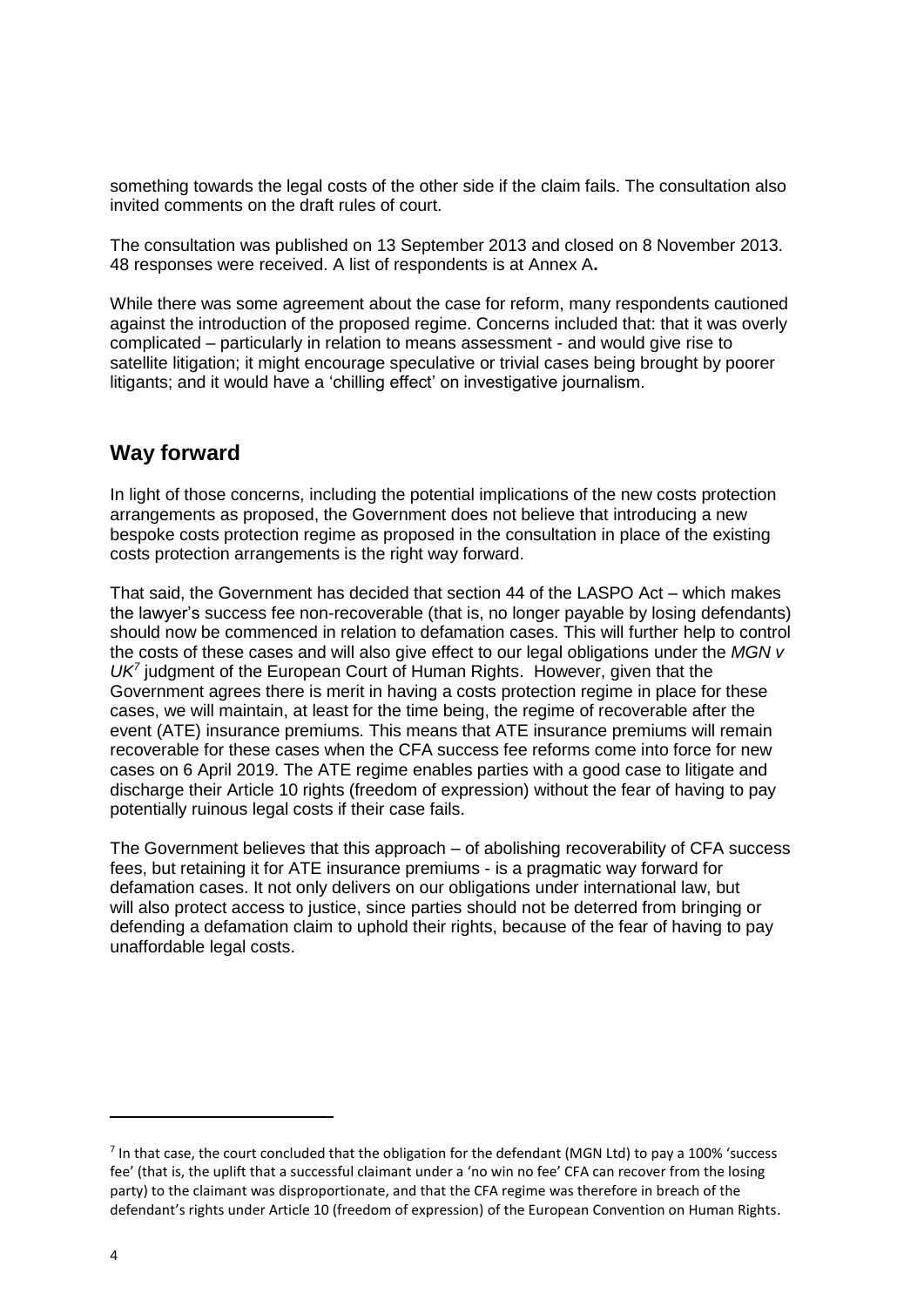## **Responses to specific questions**

#### **Q 1 - Do you agree with the scope of the protection? If not, what should it cover?**

This question was answered by 39 respondents, 23 (59%) of whom agreed with the scope of cases covered. Some respondents stated that claims brought under the Data Protection Act 1998 should also be covered.

#### **Q 2 - Do you agree with this process? If not, how should it be improved?**

This question was answered by 38 respondents, 19 (50%) of whom agreed with the process for costs protection. Some of those who disagreed were concerned that the proposed process favoured claimants over defendants. Others stated that costs protection would encourage trivial and vexatious claims being brought against the press, including regional and local press, which would have a financial impact because of the need to deploy resources to respond to each and every claim.

Other points raised by respondents included that the process was overly complex and could lead to satellite litigation concerning issues of means. Some stated that detailed guidance should be provided on means and what constituted a 'reasonable' sum or 'severe financial hardship'. Others suggested that a standard form for the statement of assets should be available, so that information is presented in a clear and consistent way. It was suggested that arbitration or another form of alternative dispute resolution be included in the process, so that the meaning of what is said or published can be resolved at the earliest opportunity.

There was general agreement that parties should agree the costs protection position at the outset. Where this was not possible, it should be dealt with on the papers rather than at a hearing. The media, in particular, favoured an approach whereby the application for costs protection is made at the earliest opportunity and the court should be able to review the position if a party's financial circumstances changed.

The majority of respondents stated that the statement of assets should not be confidential (as was proposed in the consultation), and that the opposing party should have the opportunity to see - and challenge where necessary - the information provided by the party seeking a costs protection order.

#### **Q 3 - Do you agree with the approach of allowing full costs protection for those of modest means, partial (capped) protection for those in the 'mid' group, and no costs protection for those with substantial means? If not, what alternative regime should be adopted?**

This question was answered by 37 respondents, 26 (70%) of whom agreed with this approach, but some felt more clarity was needed on how the three groups should be assessed, otherwise there would be a period of uncertainty, which could result in delays, added costs and satellite litigation. Other respondents suggested that the court should take into account the parties' prospects of success when considering an application for a costs protection order, and that this would filter out weak cases.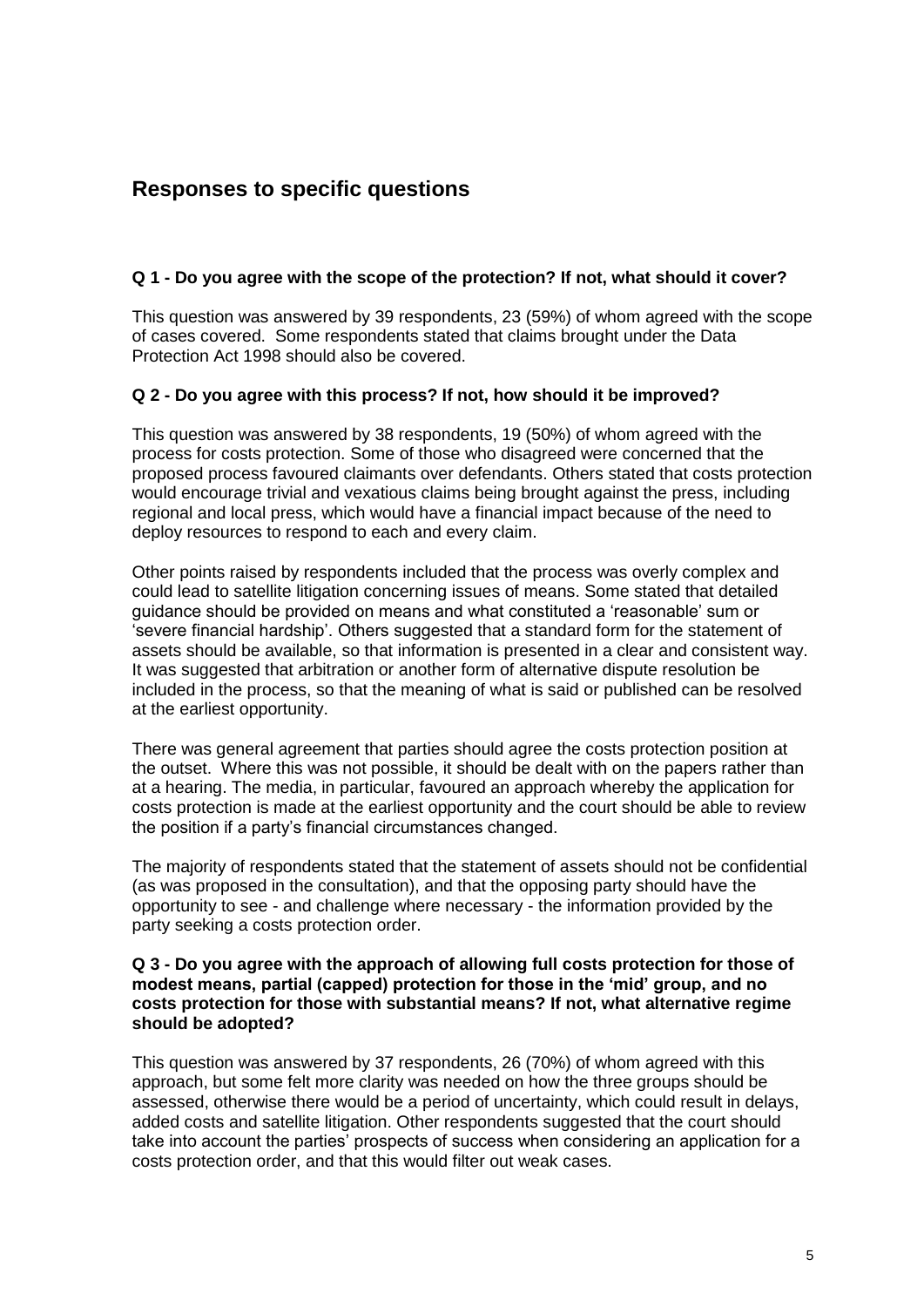Some respondents also suggested that, to simplify matters, there should either be full costs protection or no costs protection.

#### **Q 4 - Should there be any further clarification of the level of means for each group? If so, what levels of means would be appropriate?**

This question was answered by 33 respondents, 23 (70%) of whom agreed that further clarification should be available, and that this would also be useful for lawyers in advising their clients on what they might be expected to pay if the claim failed. However, others stated that it should be left to the court's discretion.

#### **Q 5 - Do you agree that the test of 'severe financial hardship' is the right test to exclude the very wealthy – whether individuals or bodies (including, for example, national newspapers that report a loss)? If not, what is the appropriate test?**

This question was answered by 35 respondents, 21 (60%) of whom agreed that the test of 'severe financial hardship' is the right test to exclude the very wealthy, but wanted some guidance available which sets out what amounts to 'severe financial hardship'. Some suggested that national newspapers should not be automatically excluded from the costs protection regime, but that the court should decide. A few respondents suggested that 'financial hardship' is the better test but did not give any clear reasoning for that view.

#### **Q 6 - Do you agree that a party in the 'mid' group should pay a 'reasonable amount'? If not, what is the appropriate test?**

This question was answered by 34 respondents, 23 (68%) of whom agreed with this proposal but some wanted further guidance on what constituted a 'reasonable amount'.

#### **Q 7 - What factors should be taken into account in determining what is a 'reasonable amount' for a party in the 'mid' group to be liable for?**

This question was answered by 28 respondents suggesting a variety of relevant factors to be considered, such as: income; expenditure; any dependants; party's behaviour; applicant's partner's assets; and that the assets of both parties to the dispute.

The factors listed in the Civil Justice Council's response to the consultation paper<sup>8</sup> were also mentioned as being relevant.

#### **Q 8 - What evidence do you have on the legal costs for claimants and defendants in defamation cases? We would be particularly interested in information on the average level of costs for each party and how this varies across cases.**

#### **Q 9 - What evidence do you have on the financial means of claimants and defendants in defamation cases?**

In relation to questions 8 and 9, respondents were generally unable to provide any evidence on either the legal costs or financial means for claimants and defendants. Most

<sup>8</sup> See response to question 7 at:

[www.judiciary.gov.uk/JCO%2fDocuments%2fCJC%2fPublications%2fconsultation+responses%2fCJC+respon](http://www.judiciary.gov.uk/JCO%2fDocuments%2fCJC%2fPublications%2fconsultation+responses%2fCJC+response+Defamation+costs+1st+November+2013.pdf) [se+Defamation+costs+1st+November+2013.pdf](http://www.judiciary.gov.uk/JCO%2fDocuments%2fCJC%2fPublications%2fconsultation+responses%2fCJC+response+Defamation+costs+1st+November+2013.pdf)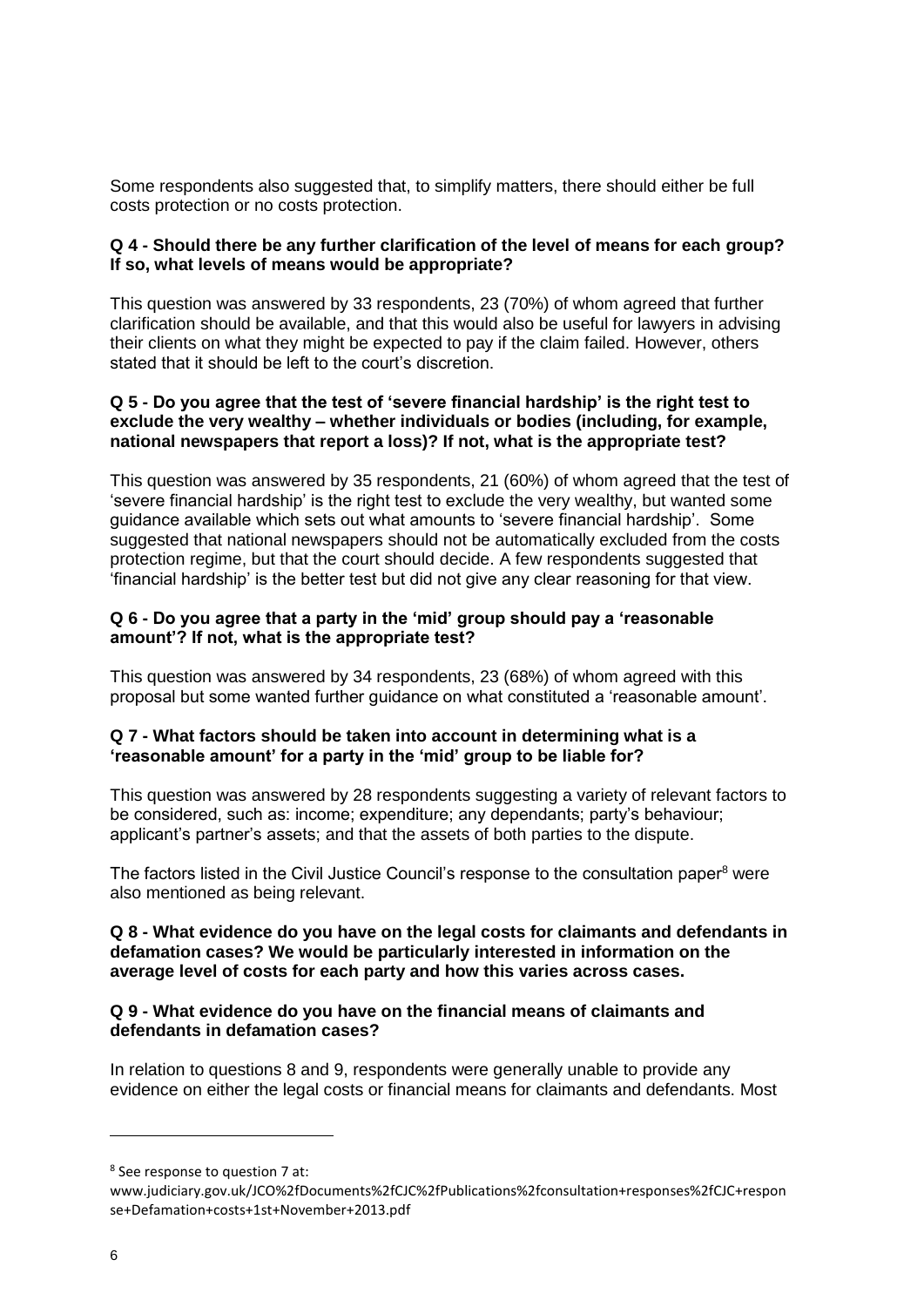respondents who answered this question stated that costs can vary greatly depending on whether the case goes to trial, which could be in excess of £200,000.

Some respondents stated that the data provided by the Media Lawyers Association to Lord Justice Jackson during his Review of Civil Litigation Costs was still relevant. The only additional evidence provided by respondents was anecdotal and not substantiated.

#### **Q 10 - What impact do you think the proposals will have on businesses? We would be particularly interested to understand the impact the proposals may have on Small and Medium sized Enterprises and Micro businesses, as both claimants and defendants.**

Although 29 respondents answered this question very little information was received about the potential impacts.

#### **Q 11 - Do you agree with the proposed additional provisions? If not, how should they be improved?**

This question was answered by 33 respondents, 16 (48%) of whom agreed with the proposed additional provisions, including the removal and variation of a costs protection order. Some respondents felt that the threat of costs protection being lost retrospectively would mean that parties would have to think carefully about their behaviour and conduct.

Some respondents stated that the additional provisions would only raise the prospect of satellite litigation because wealthy opponents (claimant and defendant) would use every opportunity to challenge an application for costs protection.

The issue of confidentiality was also raised. There were mixed views amongst the legal profession and the judiciary on whether the statement of assets should be served on the other party. The majority of those felt that in the interests of open justice the opposing party should be able to see what evidence was being relied upon (see also summary of responses to question 2).

#### **Q 12 - Should there be any specific provision in the rules concerning which party should pay the costs of an application for costs protection? If so, what should the provision be?**

This question was answered by 30 respondents, 16 (53%) of whom agreed that there should be a specific provision governing which party should pay the costs of an application for costs protection. However, there was no real consensus about which party it should be. Some respondents felt it should be left to the court's discretion, while others felt that each party should bear its own costs, and others felt that the party unsuccessfully opposing the application should be penalised.

There was a suggestion that the party challenging the applicant should pay the costs every time, regardless of whether it was successful or not; it was argued that this would act as a disincentive to make such applications.

#### **Q 13 - Should the Pre-Action Protocol for Defamation be amended to take account of these new provisions? If so, how?**

This question was answered by 28 respondents, 26 (93%) of whom agreed that the Pre-Action Protocol for Defamation should be amended. It was suggested that parties should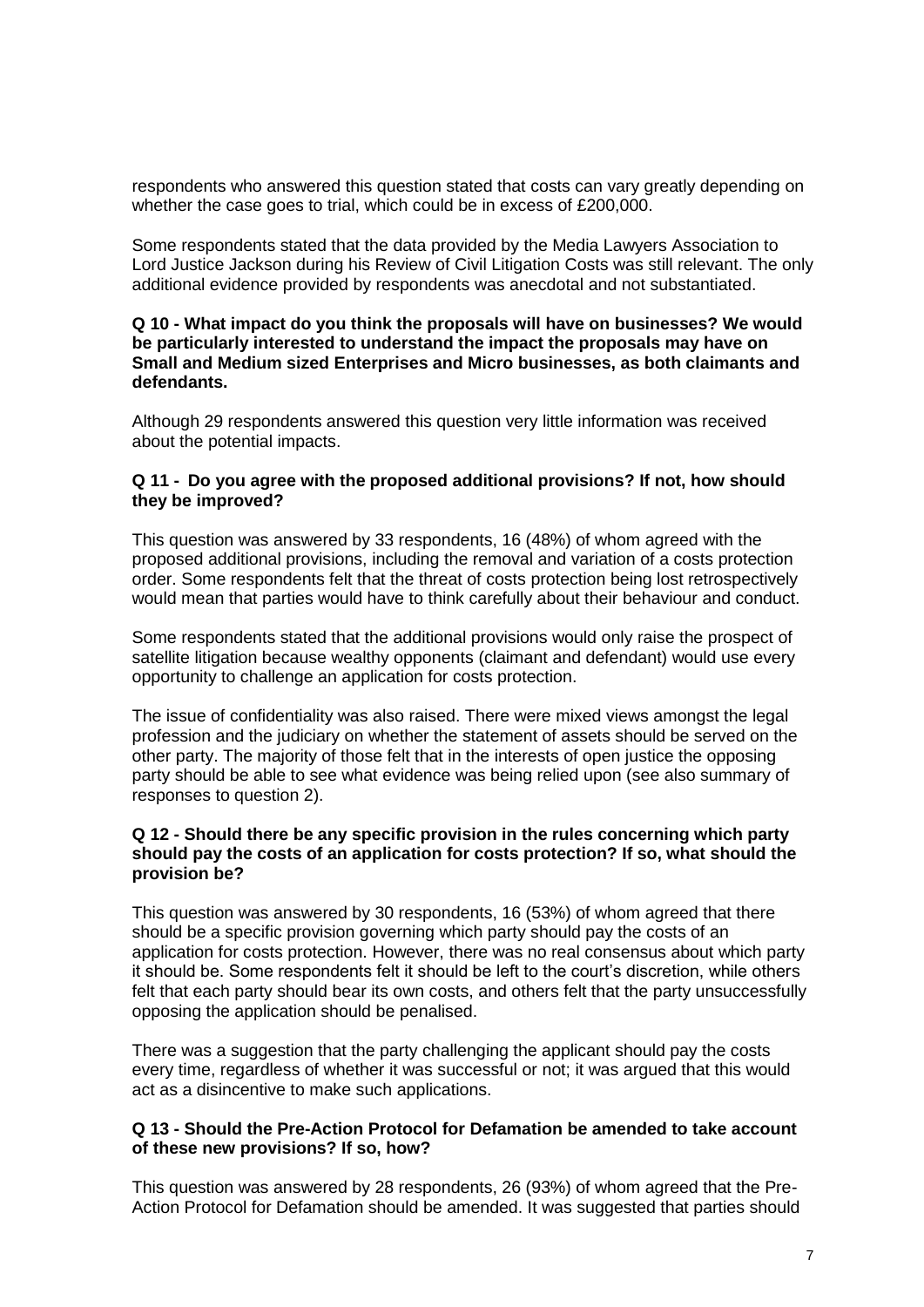be required to state in the initial letter of claim whether or not they intended to seek a costs protection order and the means group they considered themselves to be in. Other respondents said there should a stronger requirement to use some form of alternative dispute resolution.

#### **Q 14 - Do you have any comments on how the drafting of the rules might be improved?**

This question was not answered by all respondents because some drafting suggestions had already been included in the responses given to the other questions.

#### **Q 15 - From your experience, are there any groups of individuals with protected characteristics who may be particularly affected, either positively or negatively, by the proposals in this consultation paper?**

This question was answered by very few respondents, but no further information was given about the impact on groups or individuals with protected characteristics.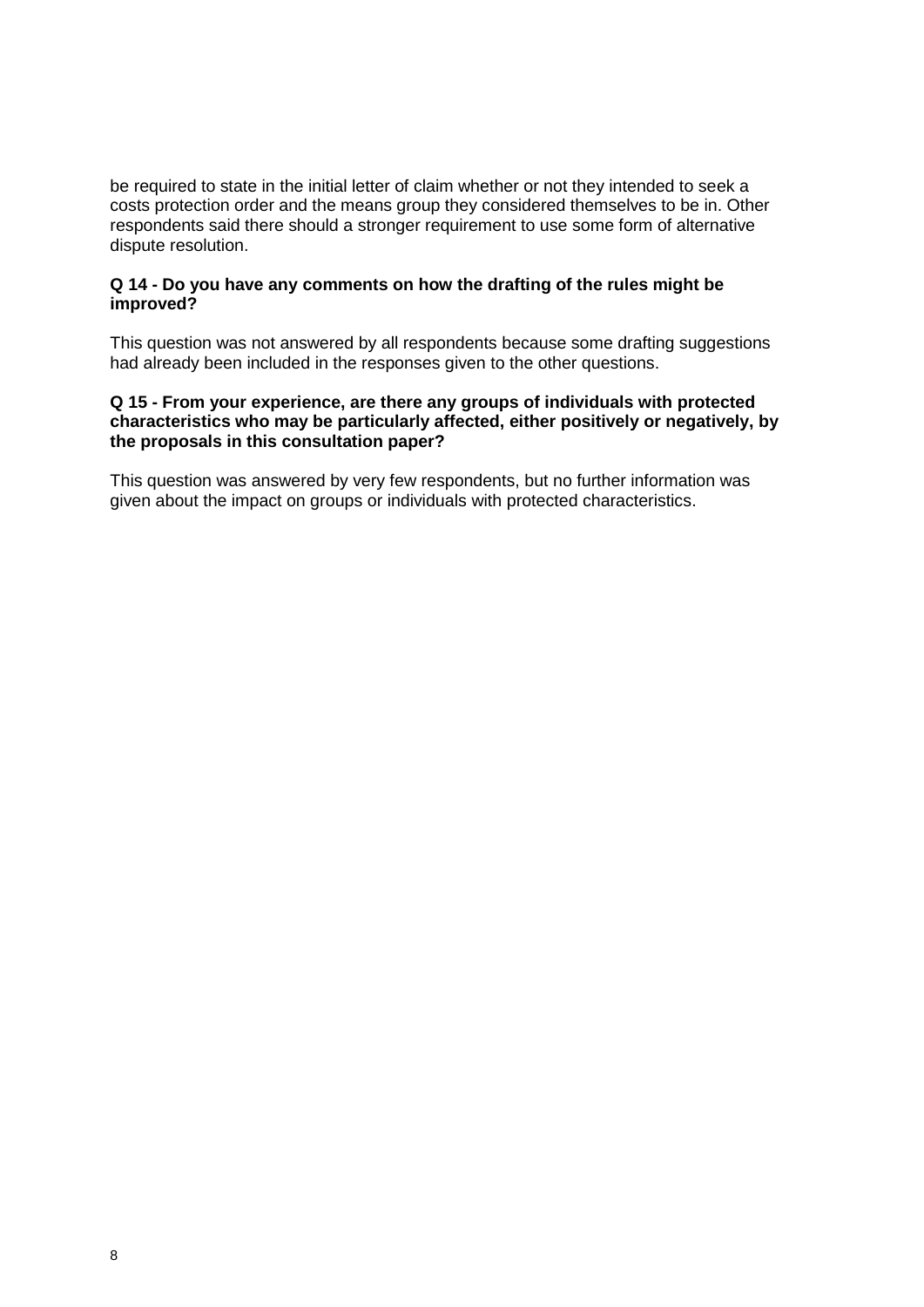# **Consultation principles**

The principles that Government departments and other public bodies should adopt for engaging stakeholders when developing policy and legislation are set out in the consultation principles.

<https://www.gov.uk/government/publications/consultation-principles-guidance>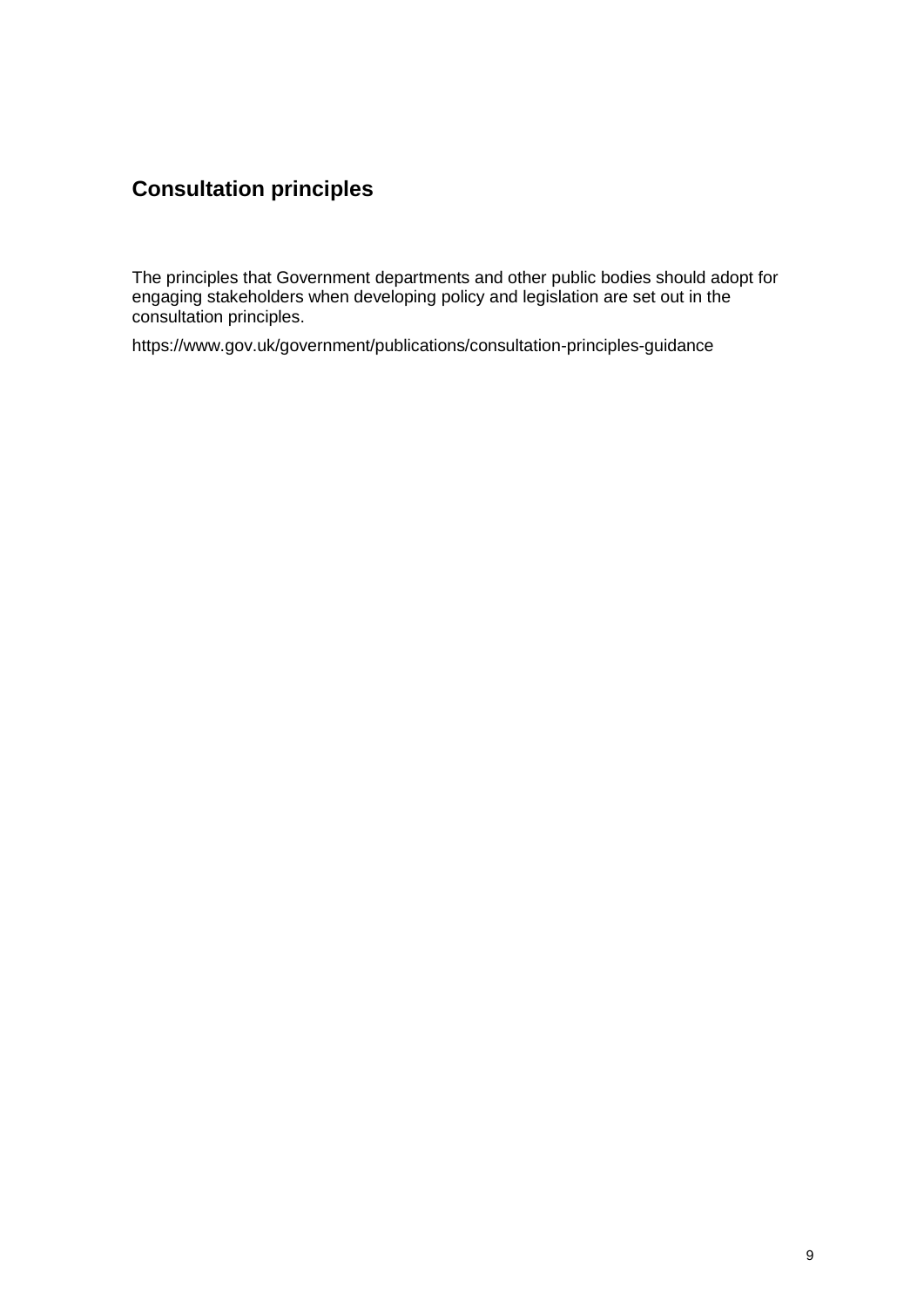## **Annex A – List of respondents**

The respondents who gave details included individual members of the judiciary, individual solicitors and barristers, academics, members of the public and the following organisations:

Addleshaw Goddard LLP

BLM Law LLP

Berwin Leighton Paisner LLP

Brett Wilson LLP

Carter-Ruck Solicitors

Chartered Institute of Journalists

City of London Law Society

Civil Justice Council (CJC)

Clifford Chance LLP

Collyer Bristow LLP

Early Resolution

Farrer & Co.

Foot Anstey LLP

Global Witness

Hacked-Off

Hill Dickinson LLP

Irwin Mitchell LLP

ITN

Johnsons Solicitors

Law Society

Lawyers for Media Standards

Libel Reform Campaign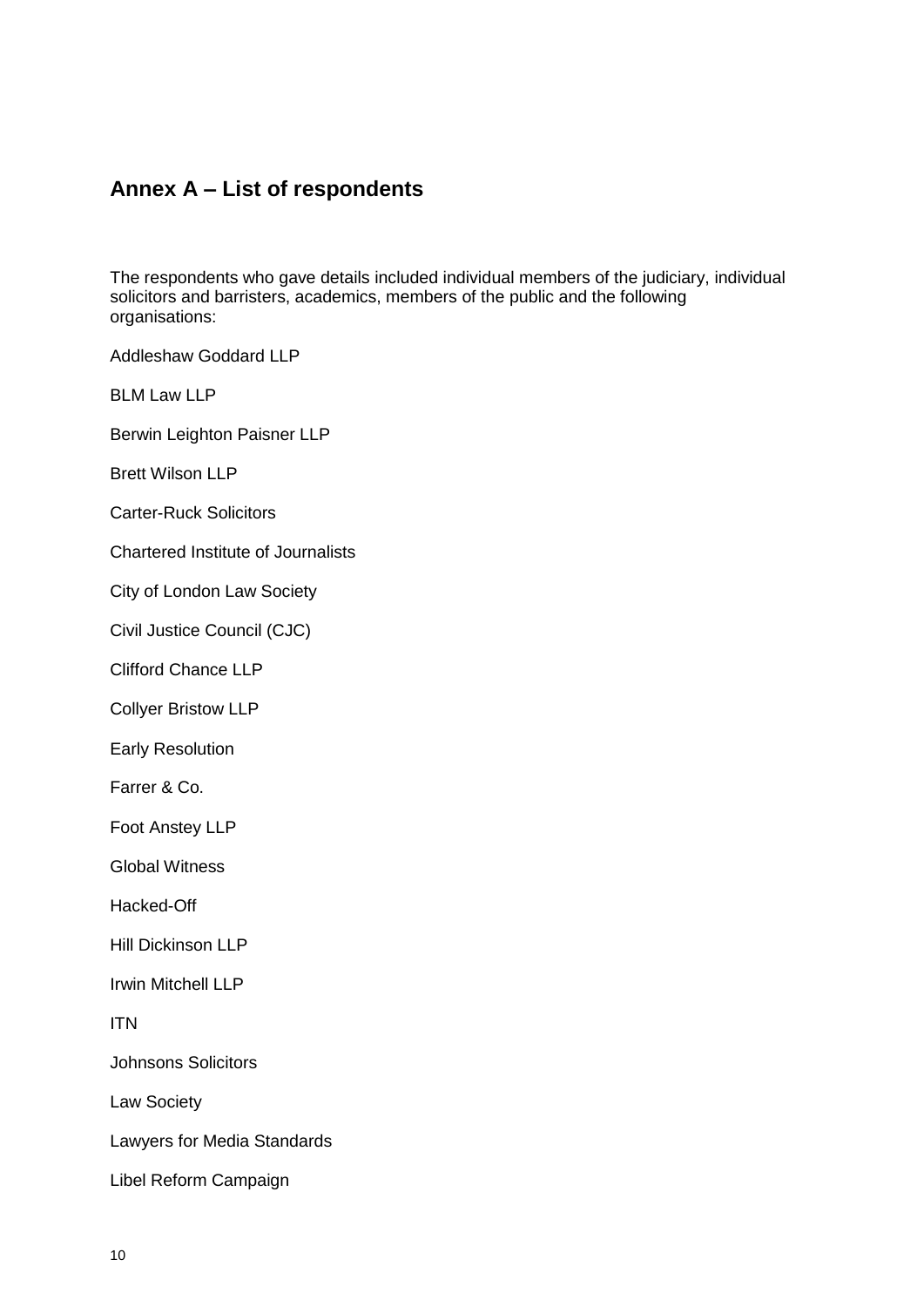London Solicitors Litigation Association

Michael Simkins LLP

Mishcon de Reya LLP

Media Lawyers Association (MLA)

National Union of Journalists

News Media Association

Professional Negligence Lawyers Association (PNLA)

Professional Publishers Association (PPA)

Sahota Solicitors

Society of Editors

Wiggin LLP